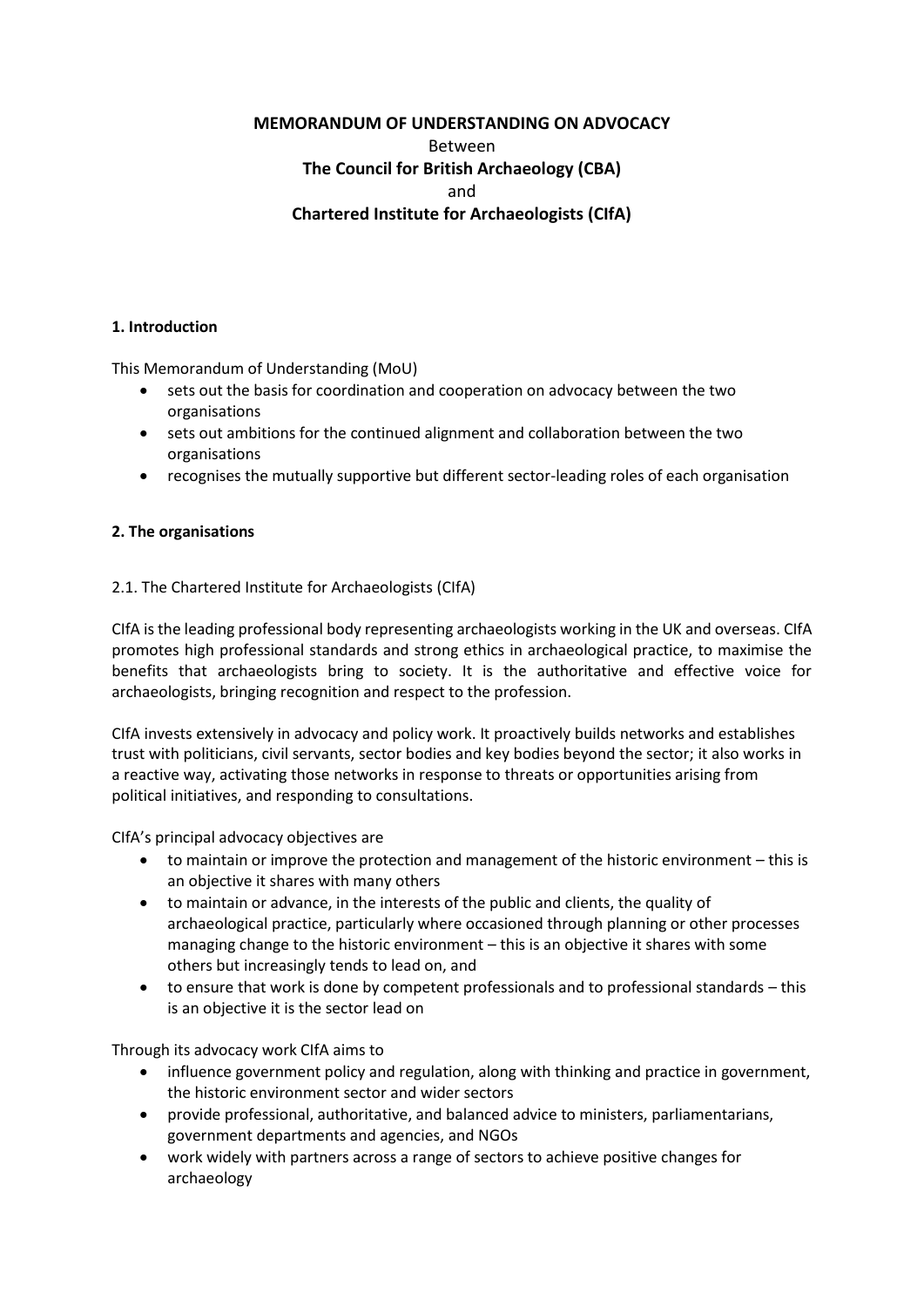- be proactive in promoting our agenda
- be pragmatic in seeking opportunities to influence
- be strategic in how we prioritise our objectives

## 2.2. The Council for British Archaeology (CBA)

The CBA is an educational charity and national amenity society with a leading role in championing the public interest in archaeology. CBA works throughout the UK to involve people in archaeology and to promote the appreciation and care of the historic environment for the benefit of present and future generations.

The CBA's vision is Archaeology for all: by 2020 everyone will know how they can enjoy, understand and care for the historic environment – and why it matters.

Amongst the CBA's strategic objectives for the current period, there is an objective for enhancing the protection and stewardship of the UK's archaeological heritage. This includes:

- supporting the role of local historic environment advisory services, including seeking a statutory duty for planning authorities to have access to a professionally supported and maintained Historic Environment Record advisory service
- promoting the maintenance and where appropriate enhancement of levels of protection of the archaeological heritage on land and under the sea through the planning systems and other legislation/policies, and developing our role as a consultee in relation to listed buildings in England and Wales, working with local partners, to promote buildings archaeology
- promoting the protection and appreciation of the UK's archaeological heritage on land and under the sea to politicians and key decision makers across the UK and abroad
- promoting the enhancement of appropriate levels of curation for archaeological material in museum collections and elsewhere with appropriate public access to encourage use
- facilitating and empowering more local engagement with advocacy associated with the protection and stewardship of the UK's archaeological heritage

CBA is widely regarded as one of the most visible and respected voices in archaeology, often acting as the figurehead for the archaeological sector at the highest levels. CBA has an established reputation as an organisation which leads and encourages sector collaboration and has built relationships with politicians. CBA responds to policy and advocacy issues in a variety of ways including through consultations and other political initiatives. As a national amenity society, CBA also represents archaeological interest through its statutory role in the planning process.

## **3. Areas of co-operation and support**

## 3.1. Voices of the sector

CIfA and CBA recognise that they are the only two UK independent archaeological bodies with sufficient resources, remit and record to provide an effective partnership for archaeological advocacy. With complementary roles, they are leading opinion formers and advisors to government, heritage sector partners and other decision-makers.

### 3.2. Complementary roles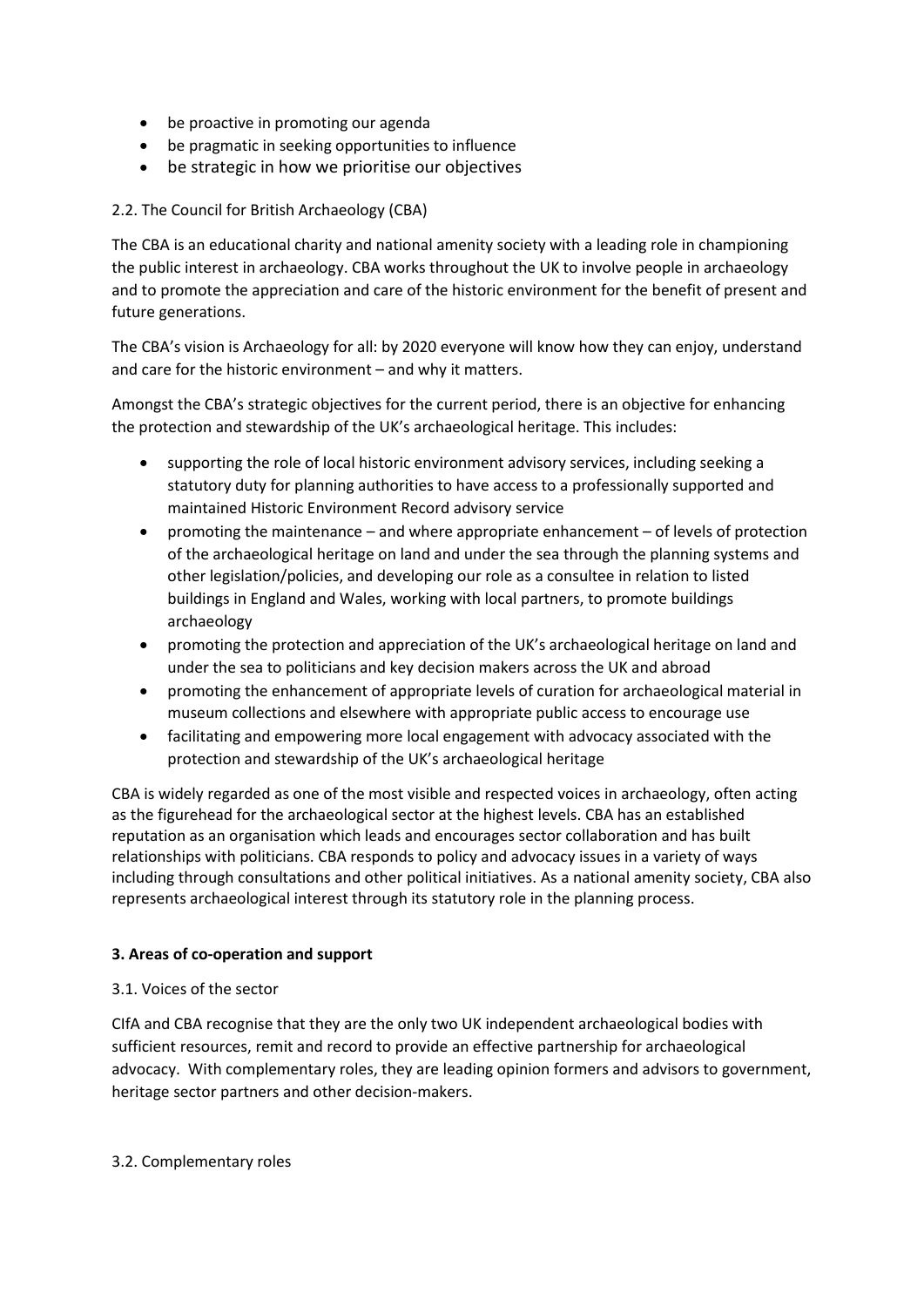CIfA's focus is on promoting archaeological practice to professional standards. CBA's focus is on the public interest in archaeology and its promotion. Together, through these distinct approaches, CIfA and CBA seek to add value *to* society and improve the recognition of the value of archaeology *by* society.

Each organisation supports the role, remit and focus of the other, with significant areas of overlap on priority issues and strategic approaches to advocacy issues.

## 3.3. Alignment

CIfA and CBA share substantial common interests and understandings about archaeology and the historic environment. These issues include, but are not limited to

- heritage protection legislation and policy
- archaeology and placemaking, including through the planning systems
- the contribution of the historic environment to the environment, economy, identity, health and wellbeing

Each organisation seeks to strengthen its support for the other by supporting and promoting relevant strategic objectives on these issues and, as appropriate, to work in partnership to complement each other's respective strengths.

Each organisation recognises the power and efficiency of synergy and will work with the other to avoid unnecessary gaps and overlaps.

Each organisation also seeks to respect the corporate and charitable objectives of the other to ensure the long term sustainability of each organisation.

### 3.4. Coordination

Both organisations will coordinate action where possible and where policy interests are common to both. This will be expected in most instances.

### 3.5. Advocacy objectives

Each organisation will be mindful of the other's objectives in any written policy priorities or objectives and will indicate where one organisation has a designated lead role.

Mutual development of policy positions and support of each other's respective priorities will be pursued when appropriate.

Any additional and agreed briefs or agreements, complete with details of any supplementary financial obligations, will be attached as further Schedules to this overarching agreement.

### 3.6. Representation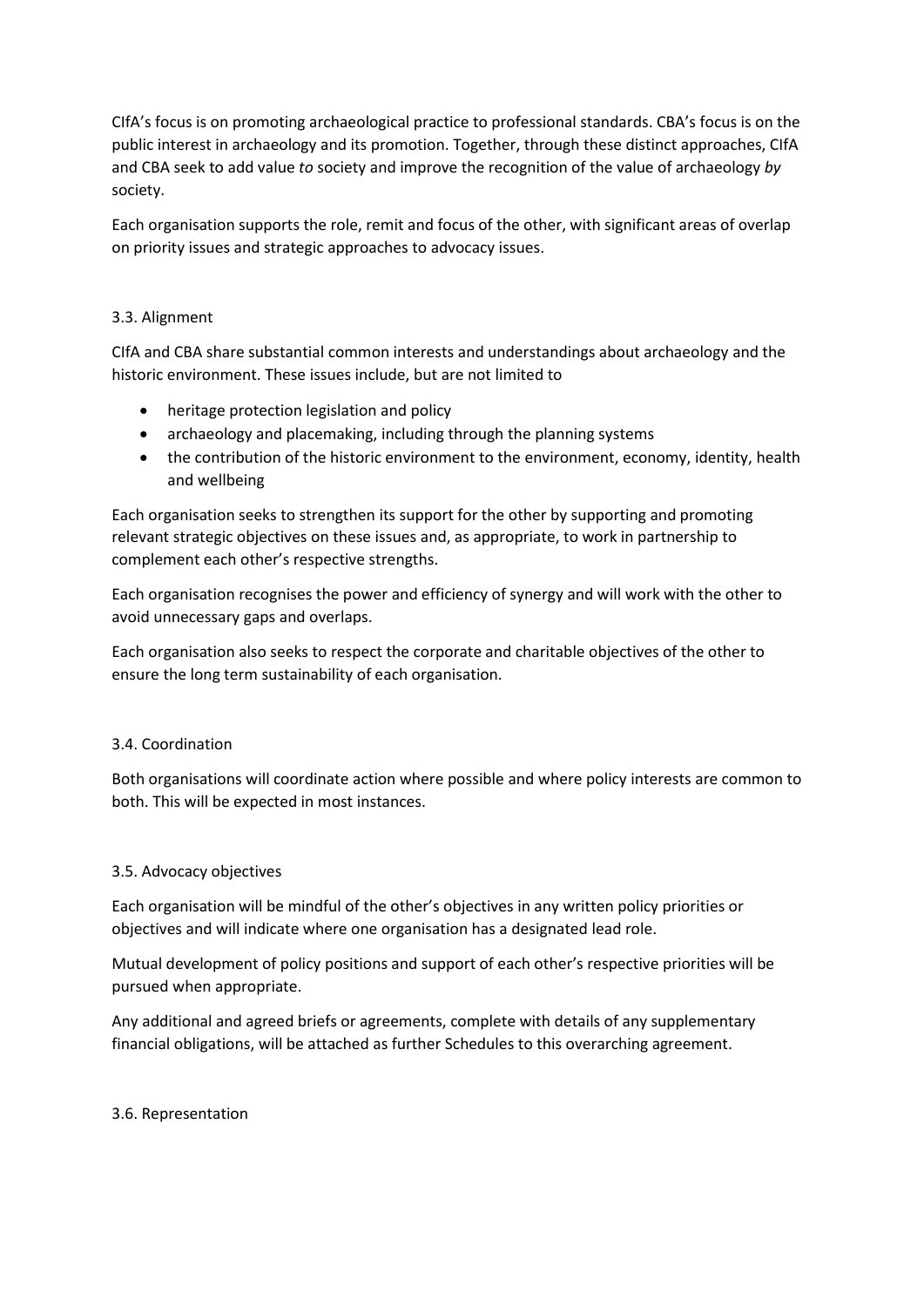To maximise shared resources, CIfA and CBA will be able represent each other at meetings or events where attendance by both organisations is not possible or not necessary. Representation should be agreed in advance and should involve agreement of mutual positions in advance, where necessary.

## 3.7. Identified areas for cooperation

At the date of this Memorandum, the following areas have been identified for cooperation;

- 1) representation of the other at meetings or events, as appropriate and as agreed in advance
- 2) joined-up approaches on advocacy or policy issues, including joint statements and consultation responses, where appropriate and as agreed in advance
- 3) coordinated approaches to managing liaisons with The Archaeology Forum, including providing the secretariat for the All Party Parliamentary Archaeology Group
- 4) promotion of each other's activities as relevant to this MoU
- 5) providing copy on recent activities for each other's publications
- 6) general mutual promotion of membership and events

### **4. Liaison**

Each organisation will appoint a representative to form the link between the parties concerning the operation of this Memorandum. The two individuals, or their designated representatives, shall meet once a year, to review the status of the co-operation and development activities established under this Memorandum:

For the CBA: the Executive Director / Chair of Trustees

For CIfA: the Chief Executive / Hon. Chair

Additional liaison between staff of each organisation will be required to discuss issues arising as a result of cooperation under the MoU, for example, to advance shared policy areas.

Each organisation will inform the other of significant activities or changes.

### **5. Duration and termination**

This Memorandum shall continue in force unless terminated by either party or superseded by another agreement. It will be reviewed at least every five years.

Any party wishing to terminate this Memorandum must notify the other party in writing, giving no less than three months' notice.

| For and on behalf of: | For and on behalf of: |
|-----------------------|-----------------------|
| <b>CBA</b>            | CIfA                  |
| Name:                 | Name:                 |